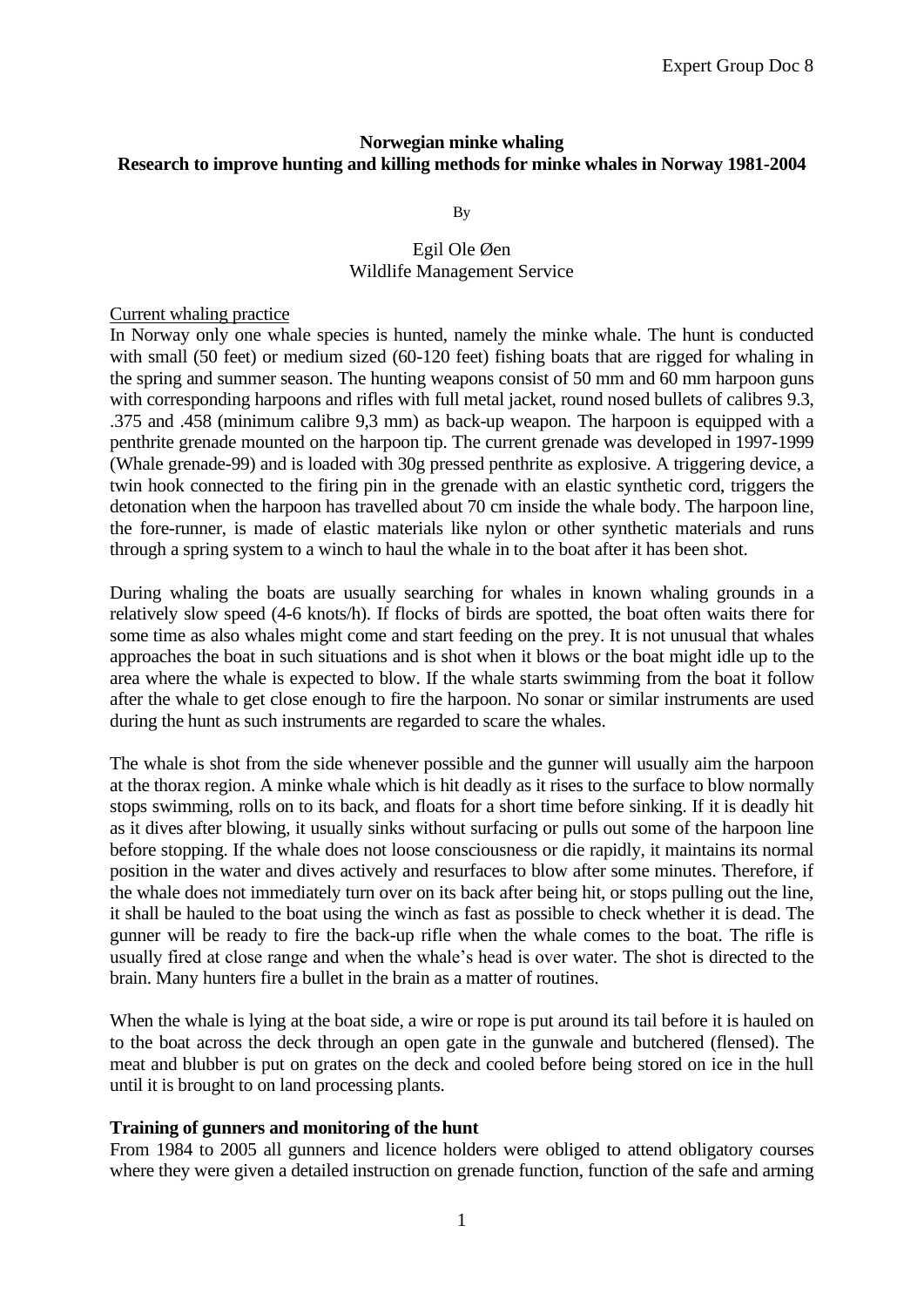systems of the grenade, maintenance of harpoon gun, the importance of correct harpoon/grenade connector design and animal welfare considerations. Still each gunner is required to pass an annual and obligatory shooting test, both with rifle and harpoon gun. Prior to the hunt the boats and hunting gears are controlled and approved for hunting by governmental inspectors from the Norwegian Directorate of Fisheries and the Norwegian Food Safety Authority. From 2006 on the hunt is monitored at-sea by an electronic trip recorder, "Blue Box", and in random checks at sea and in harbours by authorised personnel from the Norwegian Directorate of Fisheries. TTd data from the Norwegian hunt has not been carried out since 2002. A supplementary sampling of TTD data is planned to be conducted in 2010.

# **Research programs 1981-2005**

From 1981 to 2004 three major research projects to improve and assess the hunting and killing methods for minke whales have been conducted in Norway. The goal of these projects have mainly been

- 1) to develop hunting methods and improved gears to improve the animal welfare associated with the hunting and killing of the whales and also to improve the hunter's safety (Øen 1983a; b; c; Øen 1984; Øen 1995a; b; c; d; e) and
- 2) to verify the results above by a very close monitoring of the hunt and sampling of time to death (TTD) data, post mortem examinations of the carcass and neuropathological studies of brains from hunted (68) whales (Øen and Knudsen 2000; Knudsen and Øen, 2003; Knudsen 2004; Knudsen 2005) and
- 3) development of automated electronic monitoring technology for the Norwegian minke whale hunt.

The research programs had the most extensive research periods during 1981-86, 1992- 95 and 1997- 2006. It resulted in new inventions of hunting gears, development and implementation of new weapons technology, improved hunting techniques and routines, establishment of obligatory education and training of hunters and inspectors, plus the electronic monitoring system (Blue Box) (Øen 2005). Four types of whale grenades with the potent supersonic explosive penthrite were developed; two harpoon grenades used for minke whales (Øen 1995d; Øen 2003), one for fin and sei whale hunt in Iceland (*Øen* 1987), and one for the traditional darting gun used by traditional subsistence hunters of bowhead whales in Alaska (Øen 1995e).

Improvements have also been made and implemented to other parts of the hunting gears. The harpoons and harpoon lines are modified and reinforced to prevent breakages and a Norwegian whaler developed a new harpoon (Hopmark harpoon), which can be adjusted to fit to the barrel of the individual harpoon guns, which improves its ballistic properties and marksmanship. The traditional open harpoon gun sightings are gradually being replaced by optical sights which promotes marksmanship. Minimum calibre of back-up weapons has been established. Hunting practice has been changed to avoid long time suffering of wounded animals. Formalised, obligatory workshops and training courses for hunters were established and carried out on a regular basis from 1984 to 2005 (Øen 2006).

The inventions, improvements of hunting gears, education and training of hunters resulted in several improvements. The statistics show a considerable increase in instantaneous death rate (IDR). The time to death (TTD) was reduced accordingly and losses of wounded animals became less than one per thousand during 2000 to 2002.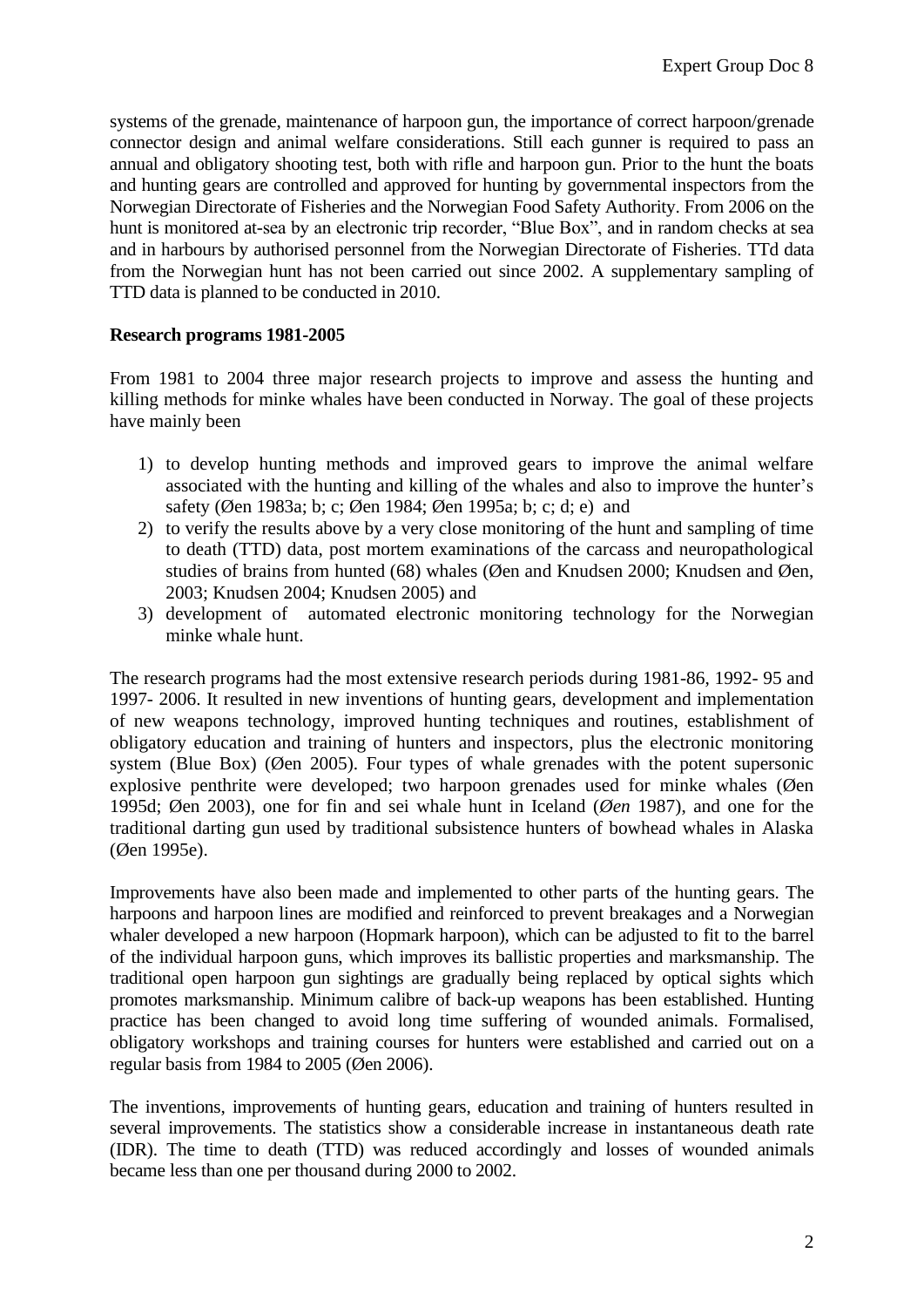Data of results of different killing methods were collected for 5552 minke whales from 1981 to 2002. The percentage of animals that died within one minute using harpoons without explosive devices (cold harpoons) in seasons of 1981-83 was about 17 % with an average TTD of 11min 20s. Seventeen percent of the whales were re-shot with harpoon (*Øen* 1995a).

The first trials with a new developed penthrite grenade with 22g of penthrite fuse as explosive started in 1983, continued through 1984, and were concluded after a comprehensive field study in 1985-1986 (Øen 1995d). The results showed that the penthrite grenade (1984-86) increased the percentage of animals that were killed instantly (IDR) or very rapidly by 2.7 times from 17% to 45 % (Øen 1995d). The median and average survival times were considerably reduced and the percentage of whales that were re-shot with harpoons was reduced to 4 %. However, some long survival times were still recorded. At that time re-shooting with rifle also often took long time as the rifle usually was kept indoors, unloaded and had to be retrieved and loaded before the shooter was ready. At that moment whales that had survived might already have dived or moved out of shooting range.

Prior to the hunting season in 1993, the hunting gears were reinforced. The required tensile strength of harpoons, forerunners, wires, winches and braking devices was increased from the former 1,500 kg to 5,000 kg. The harpoons were standardised in weight, and the harpoon claws were modified and reinforced. The 60 mm harpoon guns were modified by the introduction of a new and more reliable trigger mechanism. Gunners and licence-holders were required to take part in obligatory workshops and courses covering issues like anatomy of the minke whales with particular emphasis on positions of vital organs like brain, heart and lungs. They were instructed in maintenance of weapons, weapons ballistics, new hunting techniques, rifle-shooting. Each gunner was required to pass shooting tests using harpoon gun and rifle. They were also instructed to shoot the animal from the side whenever possible and to haul it to the boat immediately to determine whether re-shooting with rifle was needed and the rifle was moved from the wheelhouse to the harpoon gun platform to be kept beside the gunner at all times.

The results from the 1993 hunt showed a slight increase in the IDR to 54 % (*Øen* 1995b). The obligatory courses for the licence holders and gunners therefore continued. Animal's anatomy, shooting with harpoon gun and rifle and rapid hauling in of the animals were again emphasised. The reports received for the traditional hunt in 1994 showed that all signs of life had ceased instantly in 59 % of the cases. The average survival time was 3 min. In 1995 the reports show that all signs of life ceased instantly in 62 per cent of the whales and the mean survival time was 3 min 24 s.

During the scientific whaling in 1992 and in the traditional hunt in 1993 it was discovered that some 10 % of grenades failed to detonate. A comprehensive work was started to detect and to solve the problem. The problem with misfire was detected and repaired. However, in the next production another problem occurred with the grenade's safe and arming mechanism (SAM). As the manufacturer could not guarantee its function in future productions it was decided to look for alternatives and the planning process to design a new penthrite grenade started in the fall of 1996.

In 1997 a new grenade with an improved SAM was designed by the author and constructed in cooperation with Norwegian Defence Research Establishment (NDRE) (Fig 1). The grenade is equipped with a reversible safety and arming mechanism (SAM) which automatically arms the grenade when it is mounted on the harpoon and re-secure if removed from the harpoon.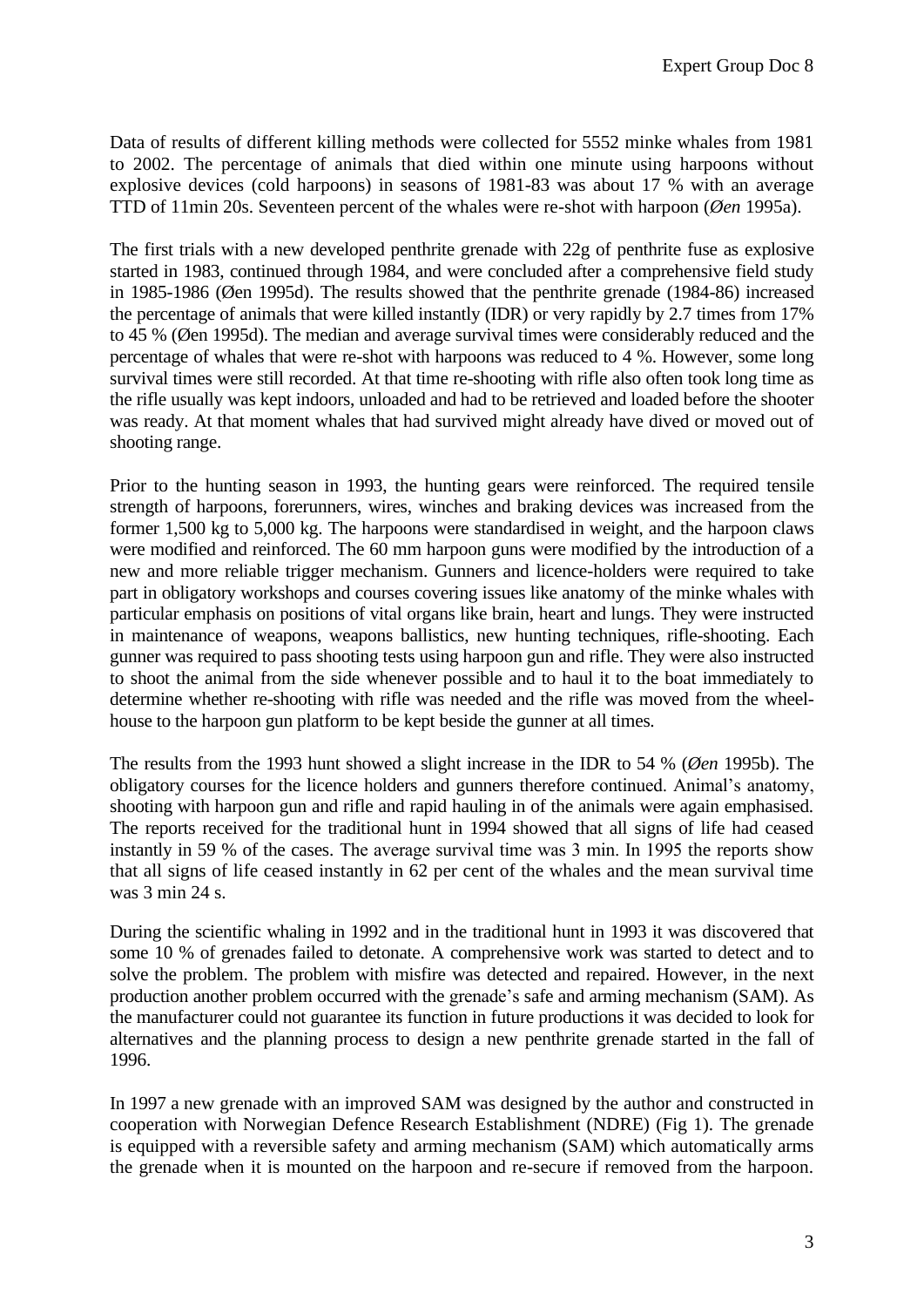The penthrite charge was increased to 30g of pressed penthrite which is safer to handle by personnel and takes less space. The steel body of the grenade was replaced by aluminium which reduced the weight by 40%, and considerably improved the balance of the gun and the harpoon ballistics.



Fig. 1. Whale Grenade-99 (longitudinal section view). Safety and arming mechanism in secured position.

From the 2000 season on all vessels were equipped with the new grenade. The hunters were given detailed instruction in grenade function and use. Governmental inspectors, trained veterinarians and whale biologists, collected data from post mortem examinations, TTD data and the techniqual performance of the grenade. In 2000, 481 minke whales were killed with the new grenade and 78.3 % of the whales were recorded as dead instantly. The average TTD was 2 min. In 2001 the corresponding figures were 552 whales with an instant death rate of 79.7 %. The average TTD was 2min 25s. In 2002, 634 whales had been recorded and 80.7 % of these whales had been recorded instantly dead. The average TTD was 2min 21s using the criteria adopted by the International Whaling Commission in 1980 (*IWC* 1980) where TTD is recorded as the moment at which cessation of flipper movement, relaxation of the mandible, or sinking without any active movement occurred, which may include periods when the animal may have been unconscious or already dead. Only 0.5 % needed a second harpoon grenade (Øen 2003).

The results for the 1667 minke whales caught in the three seasons (2000-2002) are shown in Fig. 2 and 3 together with 2106 minke whales caught during the 1996-99 seasons with the old grenade and prototypes of the new grenade. The statistical analysis showed an IDR of about 80% with no statistical significant difference between the three seasons compared with an IDR of about 60% in 1996-99.

The results also showed that the whales die instantaneously or very quickly if the grenade hits and detonate centrally in the thorax or near the central nervous system (Fig. 4, Table 1). Also detonation in the cranial part of the abdomen or in musculature dorsal to the thorax can result in instantaneous or very rapid death, but the effect of such hits are less reliable.

The angle of the shot relative to the animal's long axis also influences survival time (Table 2). Shots from directly in front  $(0^{\circ} - 10^{\circ})$  or behind  $(170^{\circ} - 180^{\circ})$  gave poorer results than shots directed from the side (45°-135°) because the likelihood of hitting the animal so that detonation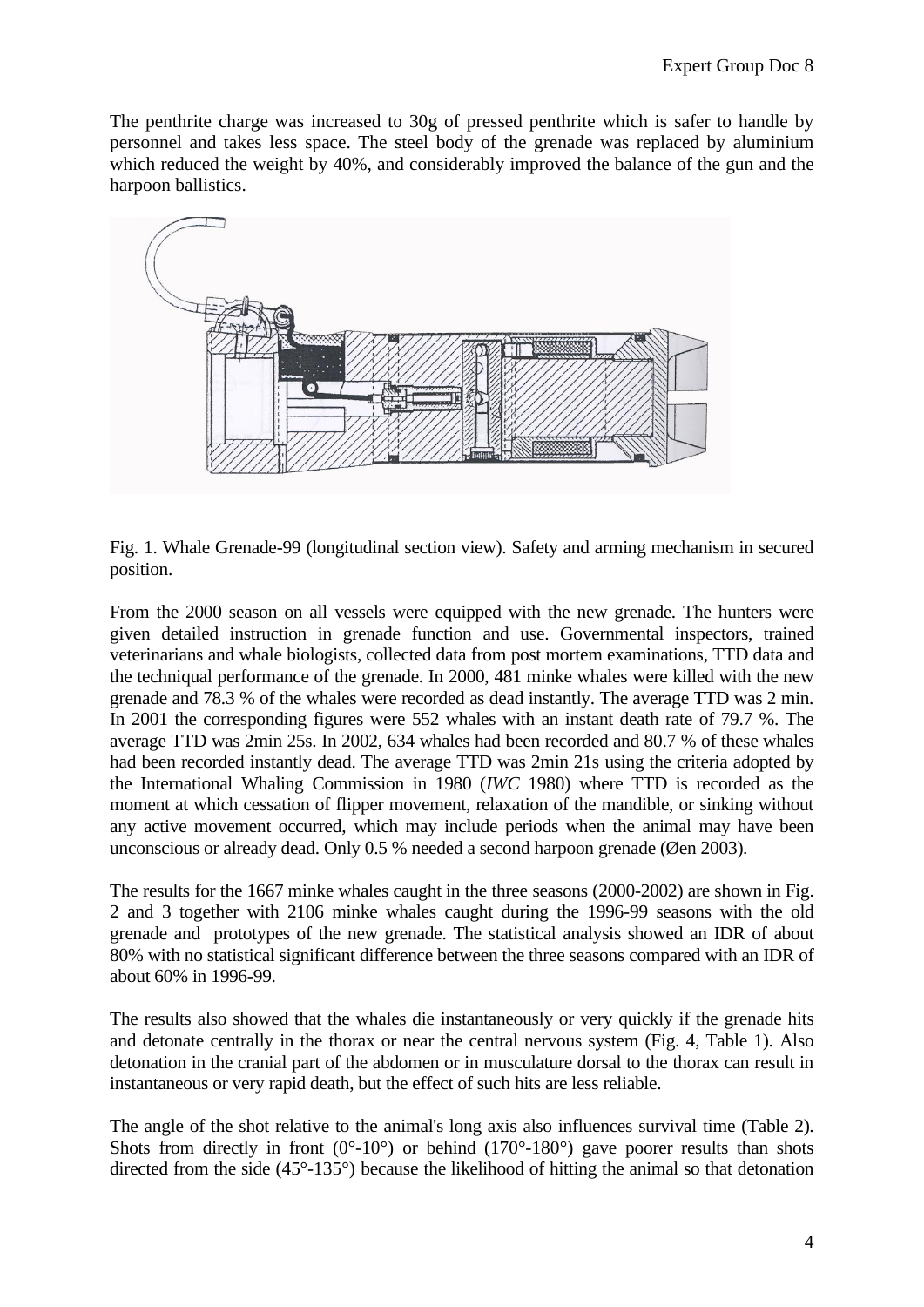would take place in the most vital organs is considerably lower in such cases. However, if a whale was injured in the central nervous system, heart, lungs or major blood vessels (aorta, vena cava) it generally lost consciousness and died rapidly regardless of the angle of the shot.

The weapons and ammunitions used in the Norwegian hunt for minke whales are, when applied as recommended, highly effective in causing instantaneous or very rapid deaths. The results (Fig 3, Table 1 and 2) support the recommendation that for welfare reasons the whales should be shot from the side at the thorax or neck, and that all animals should be hauled in fast for control. For precautionary reasons the hunters should re-shoot with rifle any animal that moves or otherwise shows any possible signs of life even though some of these animals are unconscious and dead.

# **Acknowledgement**

The author wishes to thank Professor Lars Walløe of the Department of Physiology, University of Oslo, for his help with the statistical analysis of the data.

# **References**

*IWC*: 1980. International Whaling Commission. Report of The Workshop on Humane Killing Techniques for Whales, Cambridge.

*Knudsen SK and EO Øen*. 2003. Blast-induced neurotrauma in whales. Neuroscience Research ,*46*, 377-386.

*Knudsen SK*: 2004. Assessment of insensibility and death in hunted whales. A study of trauma and its consequences caused by the currently used weapons and ammunition in the Norwegian hunt for minke whales, with special emphasis on the central nervous syste. Thesis for the degree of *Doctor Medicinae Veterinariae*, The Norwegian School of Veterinary Science, Department of Arctic Veterinary Medicin, Tromsø, Norway.

*Knudsen SK*: 2005. A review of the criteria of death used to assess insensibility and death in hunted whales compared to other species. Veterinary Journal, *169*, 42-59.

*Øen EO*: 1983a. Killing Times of Minke Whales in the Norwegian Coastal Whaling in the 1981 and 1982 Seasons. Nord. Vet.-Med., *35*, 314-318.

*Øen EO*: 1983b. Electrical Whaling - A Review. Nord.Vet.-Med. *35*, 319-323.

*Øen EO*: 1983c. Progress report on research to develop more humane killing methods in Norwegian whaling. Int. Whal. Commn. *TC/35/HK 1.*

*Øen EO*: 1984. The use of drugs in whaling. Int. Whal. Commn. *TC/36/HK2*.

*Øen EO*: 1987. Progress report on penthrite as detonating charge in grenades for 90 mm harpoons. Report to the International Whaling Commission Technical CommitteeReport TC/39/HK 4.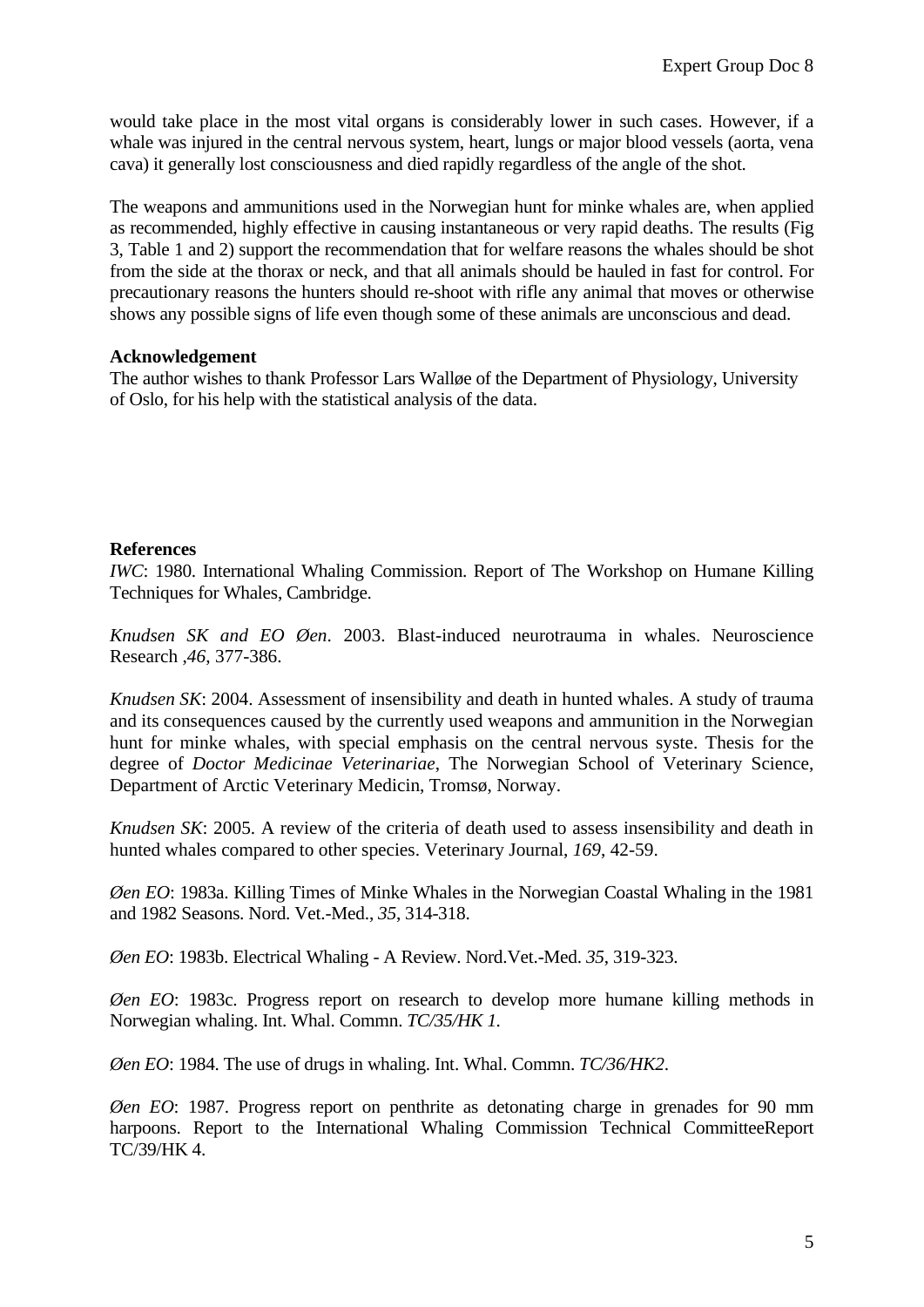*Øen EO*: 1995a. Description and analysis of the use of cold harpoons in the Norwegian minke whale hunt in the 1981, 1982 and 1983 hunting seasons. Acta vet. scand. 3*6*, 103-110.

*Øen EO*: 1995b. Killing methods for minke and bowhead whales. Dissertation presented for the degree of Doctor Medicinae Veterinariae. Norwegian College of Veterinary Medicine, Oslo, Norway. Also: IWC report *IWC/47/WK8*.

*Øen EO*: 1995c. High velocity projectiles for killing whales. Hunting trials using 20mm high-velocity projectiles for minke whales in 1982. Acta vet. Scand., *36,* 153-156.

*Øen EO*: 1995d. A Norwegian penthrite grenade for minke whales: Hunting trials with prototypes of penthrite grenades in 1984, 1985 and 1986 and results from the hunt in 1984, 1985 and 1986. Acta vet. scand., *36,* 111-121.

*Øen EO* 1995e. A New Penthrite Projectile Compared to the Traditional Black Powder Projectile: Effectiveness in the Alaskan Eskimos' Hunt for Bowhead Whales. Arctic. 48(2), 177-185.

*Øen EO: 2000.* Norwegian minke whaling. Rep. Int. Whal. Commn., IWC/W*K.*

*Øen EO and SK Knudsen*. 2000. Euthanasia of whales: Wounding effect of rifle calibre .375 and .458 round nosed full metal jacketed bullets on minke whale central nervous system. Rep. Int. Whal. Commn. IWC/55/WK 15.

Øen EO. 2003. Improvements in hunting and killing methods for minke whales in Norway 1981 – 2003. Rep. Int. Whal. Commn. IWC/55/WK 17.

Øen EO 2005. Electronic Monitoring of Norwegian Minke Whaling. Rep. Int. Whal. Commn., IWC/57*/*WK17.

Øen EO. 2006. Norwegian minke whaling. Research to improve hunting and killing methods for minke whales in Norway. Rep. Int. Whal. Commn., IWC/58*/*WKM&AWI 25*.*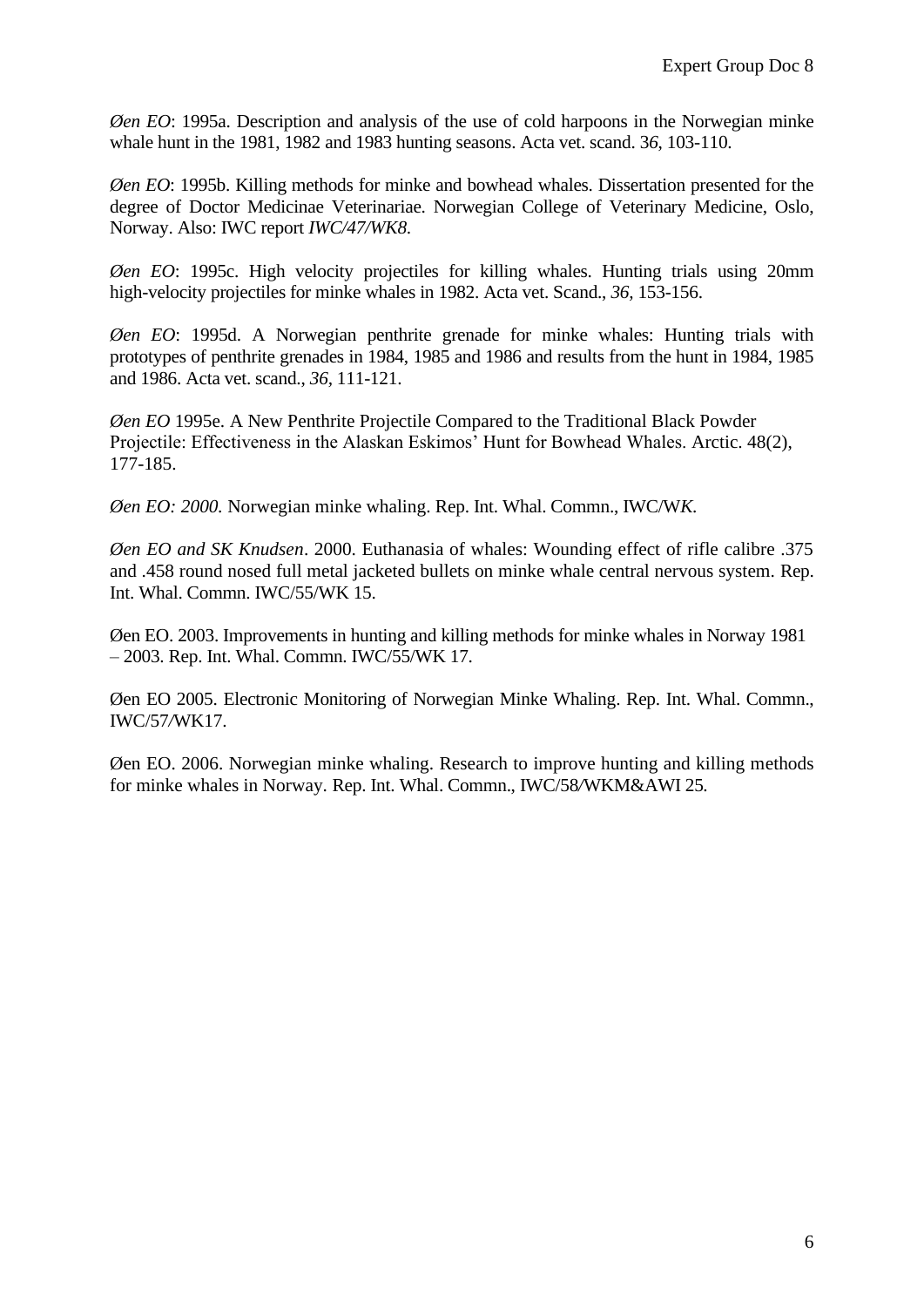

# **Survival Functions**

Figur 2. Survival plot for 2106 minke whales shot in 1996-99 with penthrite grenades developed in 1984- 85 and prototypes of the new penthrite grenade under devlopment in 1997-99 (plots starting at about 0.4) and 1667 minke whales shot in 2000-02 with the new penthrite grenades developed in 1997-99 (plots starting at about 0.2). Horizontal axis: Time in seconds. Vertical axis: proportion of whales still showing signs of life.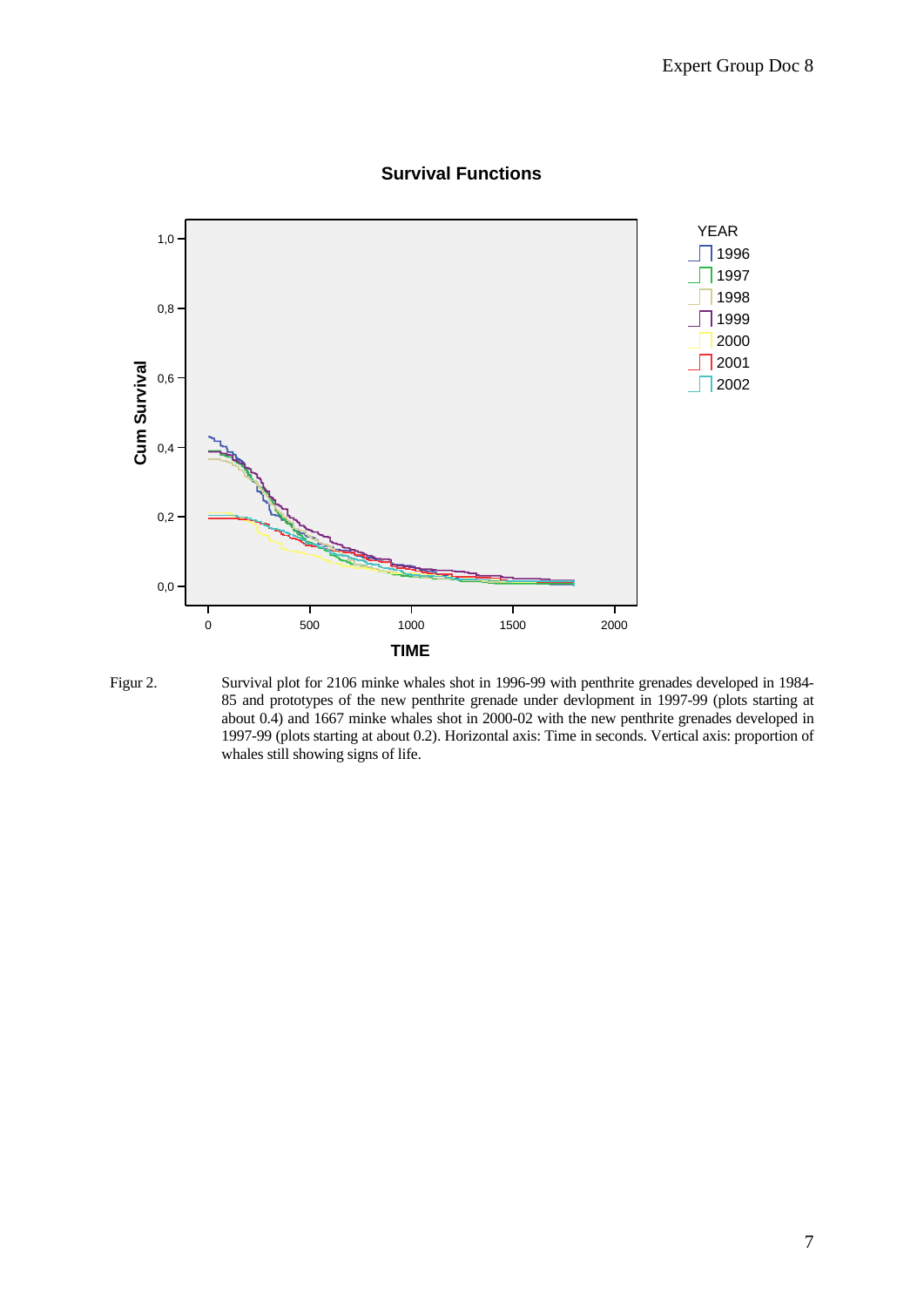

# **Survival Function at mean of covariates**

Figure 3. Survival plot for 1667 minke whales shot in 2000-02 with the new penthrite grenades developed in 1997- 99. Horizontal axis: Time in seconds. Vertical axis: proportion of whales still showing signs of life.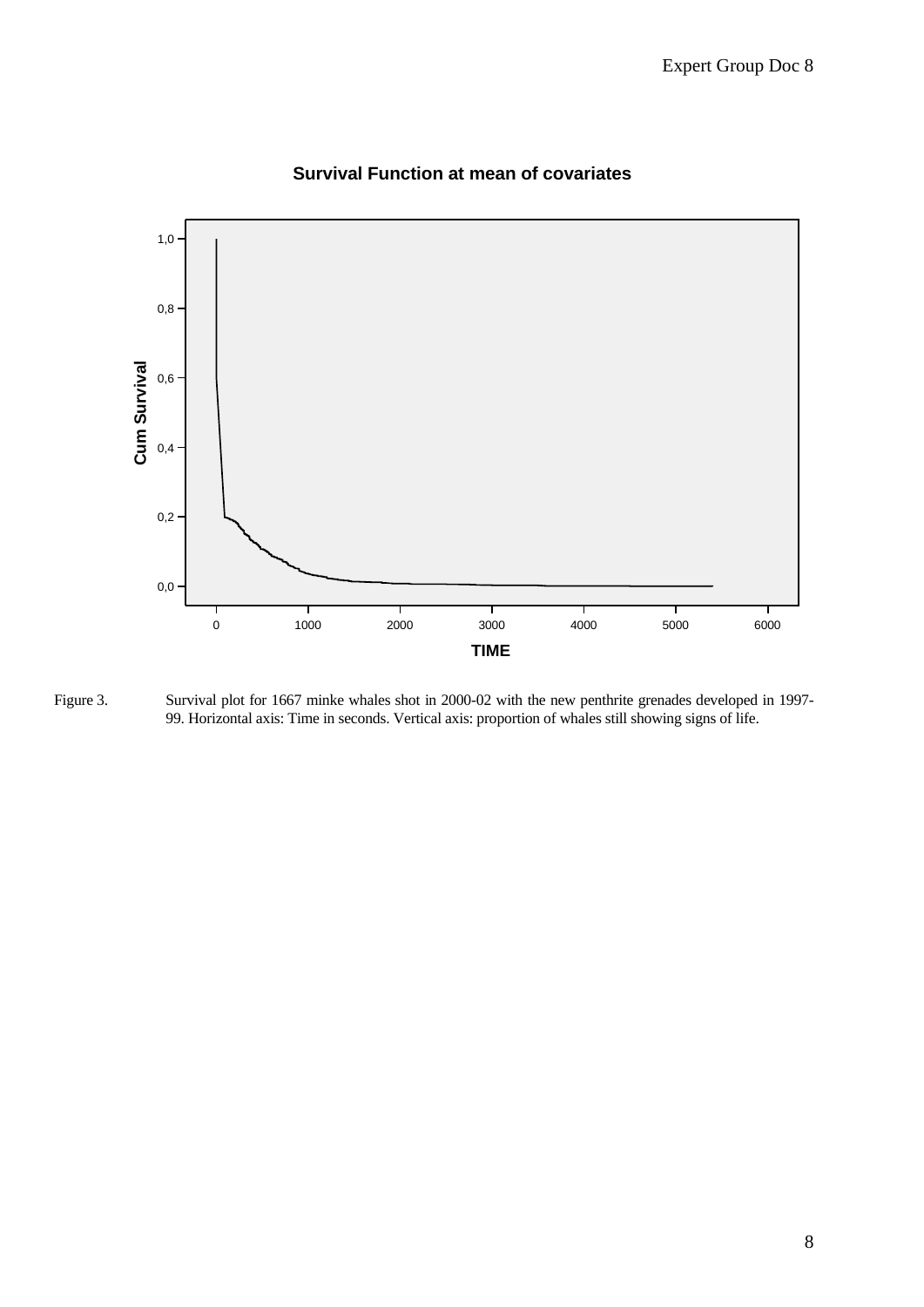

Figur 4. Figure of minke whales used for comparison of the effect of hits in different regions of the animal.

Table 1. The influence of the Instant death rate of whales (IDR) related to hitting areas in the Norwegian hunt of minke whales 2000-02.

**HITREG 1 \* INSTANT Crosstabulation**

|               |                |                   | <b>INSTANT</b> |       |        |
|---------------|----------------|-------------------|----------------|-------|--------|
|               |                |                   | 0              | 1     | Total  |
| <b>HITREG</b> | $\mathbf{1}$   | Count             | 2              | 3     | 5      |
|               |                | % within HITREG 1 | 40,0%          | 60,0% | 100,0% |
|               | $\overline{2}$ | Count             | 3              | 3     | 6      |
|               |                | % within HITREG 1 | 50,0%          | 50,0% | 100,0% |
|               | 3              | Count             | 7              | 49    | 56     |
|               |                | % within HITREG 1 | 12,5%          | 87,5% | 100,0% |
|               | 4              | Count             | 6              | 12    | 18     |
|               |                | % within HITREG 1 | 33,3%          | 66,7% | 100,0% |
|               | 5              | Count             | 81             | 659   | 740    |
|               |                | % within HITREG 1 | 10,9%          | 89,1% | 100,0% |
|               | 6              | Count             | 44             | 260   | 304    |
|               |                | % within HITREG 1 | 14,5%          | 85,5% | 100,0% |
|               | $\overline{7}$ | Count             | 79             | 204   | 283    |
|               |                | % within HITREG 1 | 27,9%          | 72,1% | 100,0% |
|               | 8              | Count             | 69             | 75    | 144    |
|               |                | % within HITREG 1 | 47,9%          | 52,1% | 100,0% |
|               | 9              | Count             | 39             | 11    | 50     |
|               |                | % within HITREG 1 | 78,0%          | 22,0% | 100,0% |
| Total         |                | Count             | 330            | 1276  | 1606   |
|               |                | % within HITREG 1 | 20,5%          | 79,5% | 100,0% |